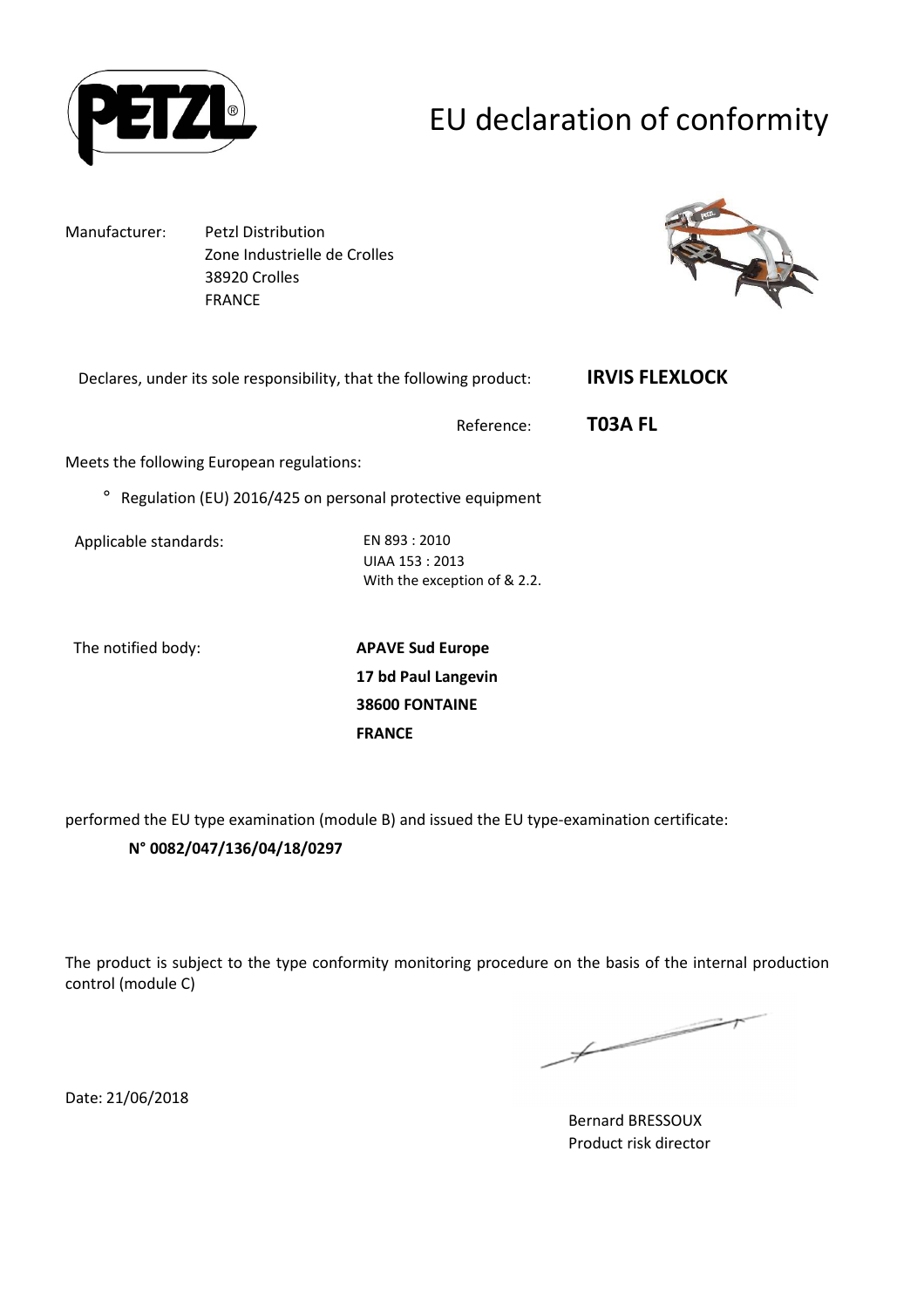

## Déclaration UE de conformité

Le fabricant: Petzl Distribution Zone Industrielle de Crolles 38920 Crolles FRANCE



Déclare sous sa seule responsabilité que le produit suivant: **IRVIS FLEXLOCK** 

Référence: **T03A FL**

Est conforme aux réglementations européennes suivantes:

° Règlement (UE) 2016/425 relatif aux équipements de protection individuelle

Normes appliquées: EN 893 : 2010

UIAA 153 : 2013 With the exception of & 2.2.

L'organisme notifié: **APAVE Sud Europe**

**17 bd Paul Langevin 38600 FONTAINE FRANCE**

a effectué l'examen UE de type (module B) et a établi l'attestation d'examen UE de type:

### **N° 0082/047/136/04/18/0297**

Le produit est soumis à la procédure de suivi de la conformité au type sur la base du contrôle interne de la production (module C)

 $\overbrace{\phantom{aaaaa}}$ 

Bernard BRESSOUX Directeur risque produit

Date: 21/06/2018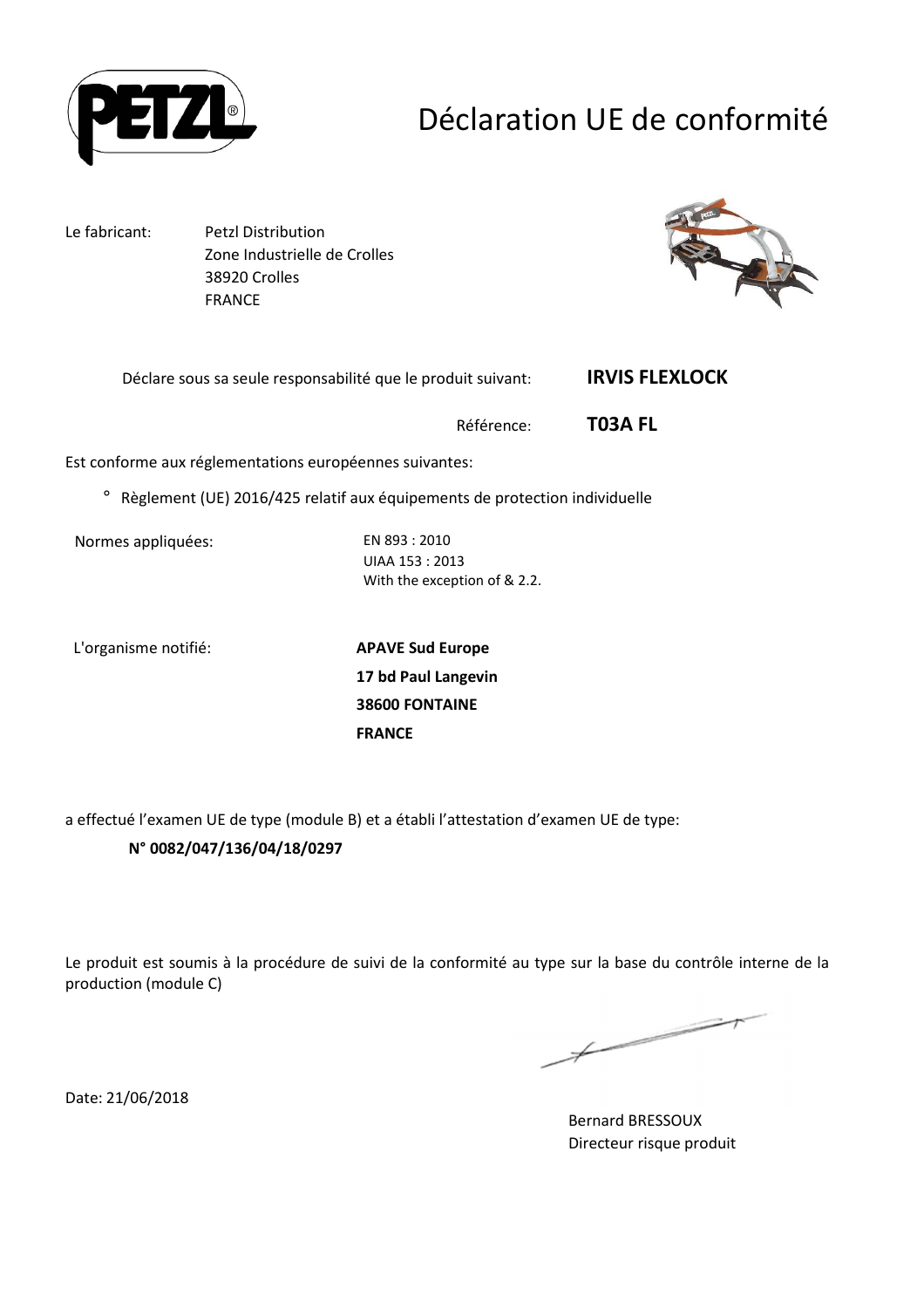

## EU-Konformitätserklärung

Der Hersteller: Petzl Distribution Zone Industrielle de Crolles 38920 Crolles FRANCE



| Erklärt in alleiniger Verantwortung, dass folgendes Produkt:            |                                                                | <b>IRVIS FLEXLOCK</b> |
|-------------------------------------------------------------------------|----------------------------------------------------------------|-----------------------|
|                                                                         | Referenz:                                                      | T03A FL               |
| Folgende europäische Vorschriften erfüllt:                              |                                                                |                       |
| $\circ$<br>Verordnung (EU) 2016/425 über persönliche Schutzausrüstungen |                                                                |                       |
| Angewandte Normen:                                                      | EN 893:2010<br>UIAA 153 : 2013<br>With the exception of & 2.2. |                       |

Die benannte Stelle: **APAVE Sud Europe**

**17 bd Paul Langevin 38600 FONTAINE FRANCE**

hat die EU-Baumusterprüfung (Modul B) durchgeführt und die EU-Baumusterprüfbescheinigung ausgestellt:

**N° 0082/047/136/04/18/0297**

Das Produkt wird dem Bewertungsverfahren hinsichtlich der Konformität mit dem Baumuster auf der Grundlage einer internen Fertigungskontrolle unterzogen (Modul C)

 $\overbrace{\hspace{2.5cm}}^{+}$ 

Bernard BRESSOUX Leiter Produktrisiko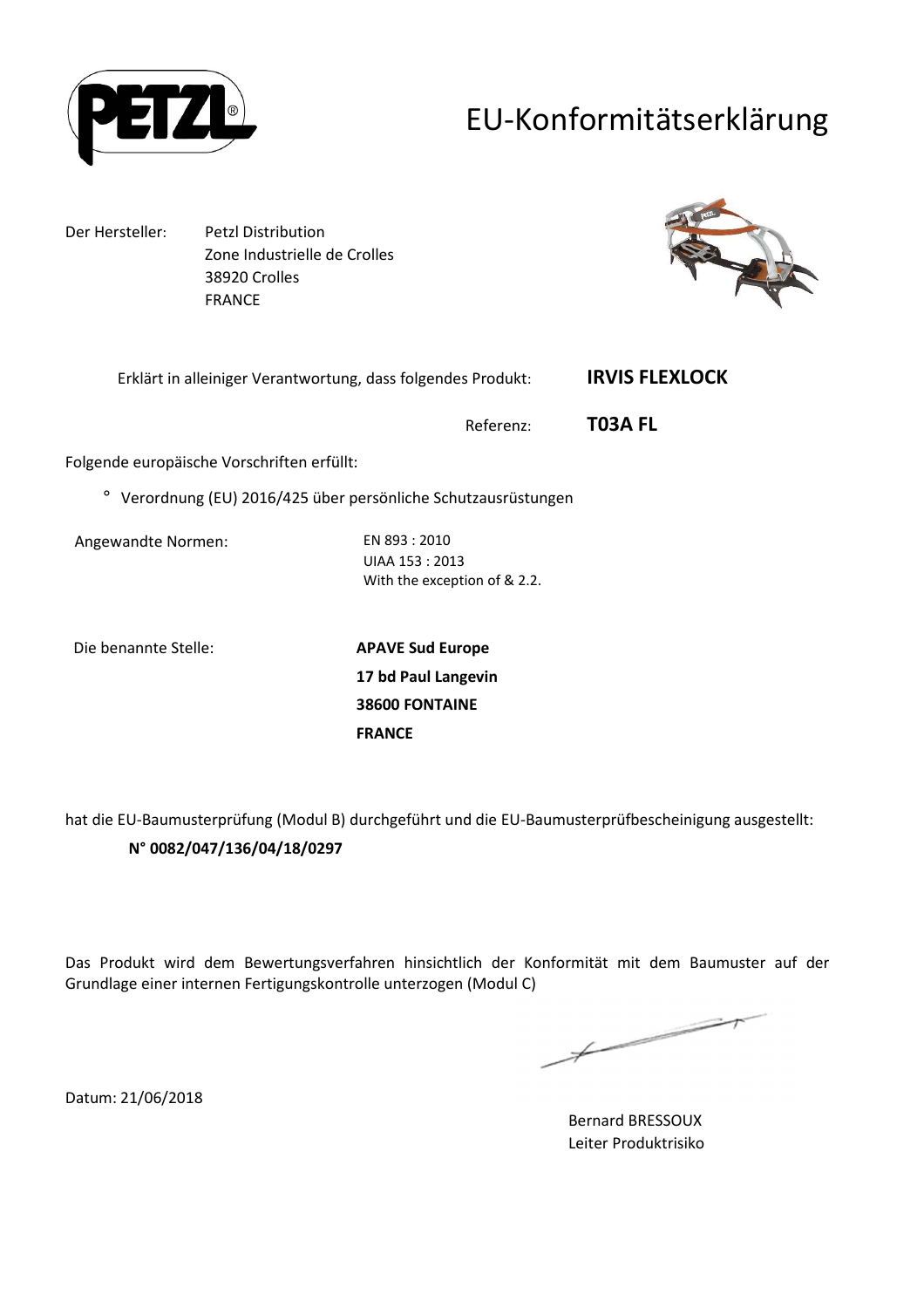

## Dichiarazione di conformità UE

Il fabbricante: Petzl Distribution Zone Industrielle de Crolles 38920 Crolles FRANCE



Dichiara sotto la sua esclusiva responsabilità che il seguente prodotto: **IRVIS FLEXLOCK** 

Codice: **T03A FL**

È conforme alle seguenti normative europee:

° Regolamento (UE) 2016/425 sui dispositivi di protezione individuale

Norme applicate: EN 893 : 2010

UIAA 153 : 2013 With the exception of & 2.2.

L'organismo notificato: **APAVE Sud Europe**

**17 bd Paul Langevin 38600 FONTAINE FRANCE**

ha svolto l'esame UE del tipo (modulo B) e ha rilasciato il certificato di esame UE del tipo:

### **N° 0082/047/136/04/18/0297**

Il prodotto è oggetto della procedura di controllo della conformità al tipo basata sul controllo interno della produzione (modulo C)

 $\overbrace{\hspace{2.5cm}}^{*}$ 

Bernard BRESSOUX Direttore del rischio di prodotto

Data: 21/06/2018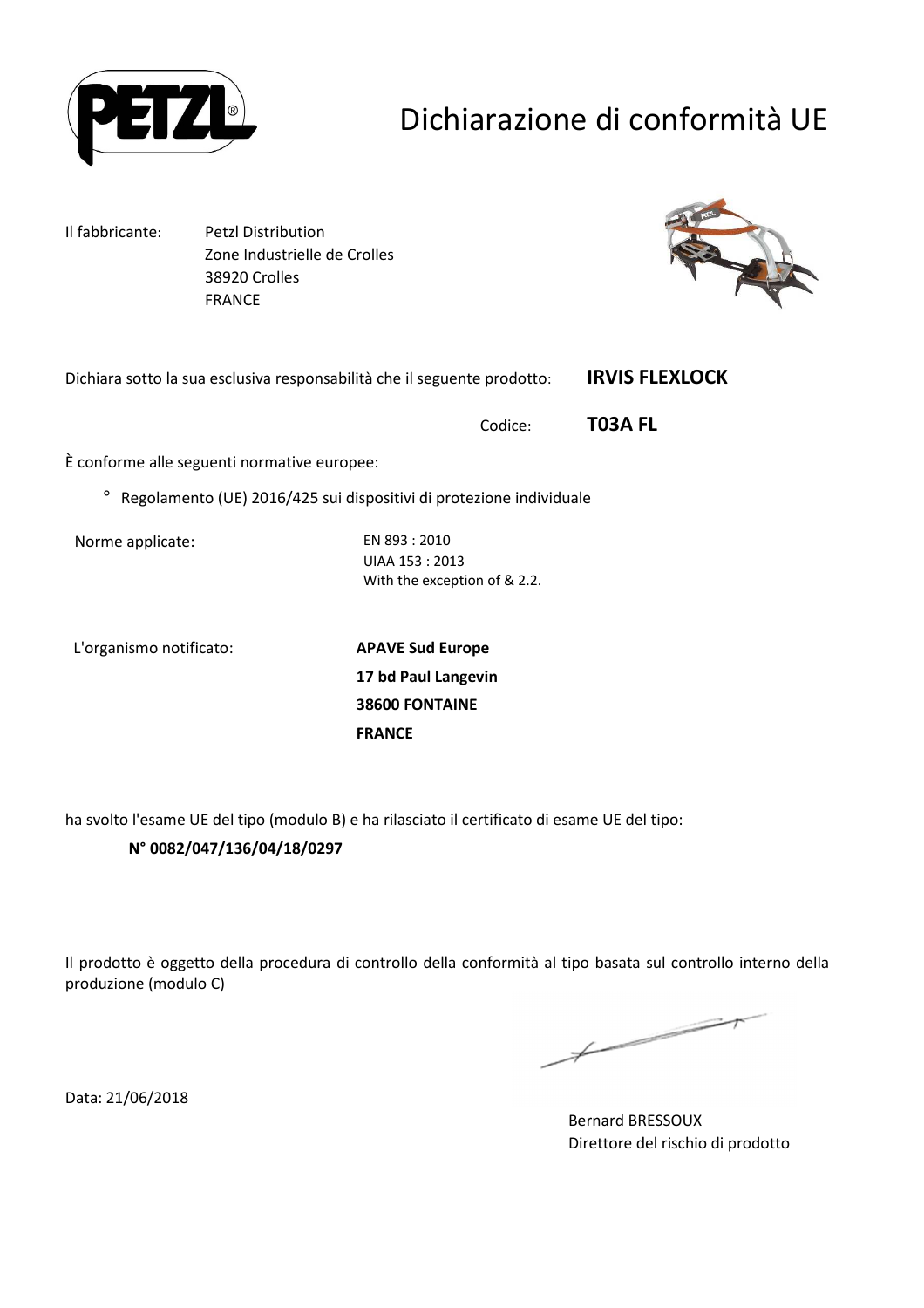

## Declaración de conformidad UE

El fabricante: Petzl Distribution

 Zone Industrielle de Crolles 38920 Crolles FRANCE



Declara bajo su única responsabilidad que el producto siguiente: **IRVIS FLEXLOCK** 

Referencia: **T03A FL**

Es conforme con la siguiente legislación europea:

° Reglamento (UE) 2016/425 relativo a los equipos de protección individual

Normas aplicadas: EN 893 : 2010

UIAA 153 : 2013 With the exception of & 2.2.

El organismo notificado: **APAVE Sud Europe**

**17 bd Paul Langevin 38600 FONTAINE FRANCE**

ha efectuado el examen UE de tipo (módulo B) y ha expedido el certificado de examen UE de tipo:

### **N° 0082/047/136/04/18/0297**

El producto está sometido al procedimiento de seguimiento de la conformidad con el tipo basada en el control interno de la producción (módulo C)

 $\overbrace{\hspace{2.5cm}}^{*}$ 

Fecha: 21/06/2018

Bernard BRESSOUX Director del riesgo del producto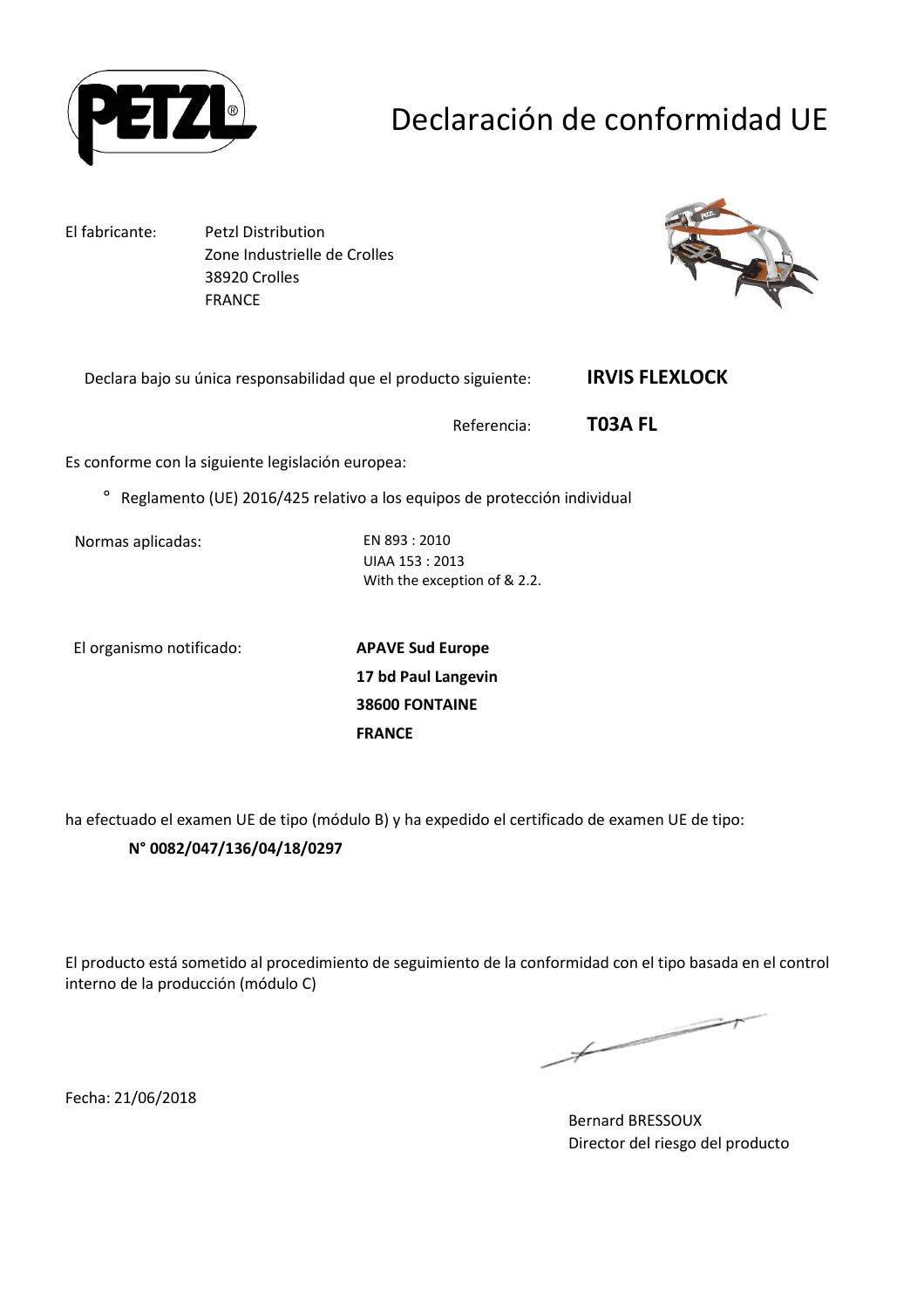

## Declaração UE de conformidade

O Fabricante: Petzl Distribution Zone Industrielle de Crolles 38920 Crolles FRANCE



Declara sob sua exclusiva responsabilidade que o seguinte produto: **IRVIS FLEXLOCK** 

Referência: **T03A FL**

Está em conformidade com a legislação europeia seguinte:

° Regulamento (UE) 2016/425 relativo aos equipamentos de proteção individual

Normas aplicadas: EN 893 : 2010

UIAA 153 : 2013 With the exception of & 2.2.

O organismo notificado: **APAVE Sud Europe**

**17 bd Paul Langevin 38600 FONTAINE FRANCE**

efectuou o exame UE de tipo (módulo B) e estabeleceu o certificado de exame UE de tipo:

### **N° 0082/047/136/04/18/0297**

O produto é submetido ao procedimento de acompanhamento da conformidade com o tipo baseada no controlo interno da produção (módulo C)

 $\overbrace{\phantom{aaaaa}}$ 

Data: 21/06/2018

Bernard BRESSOUX Diretor de risco de produto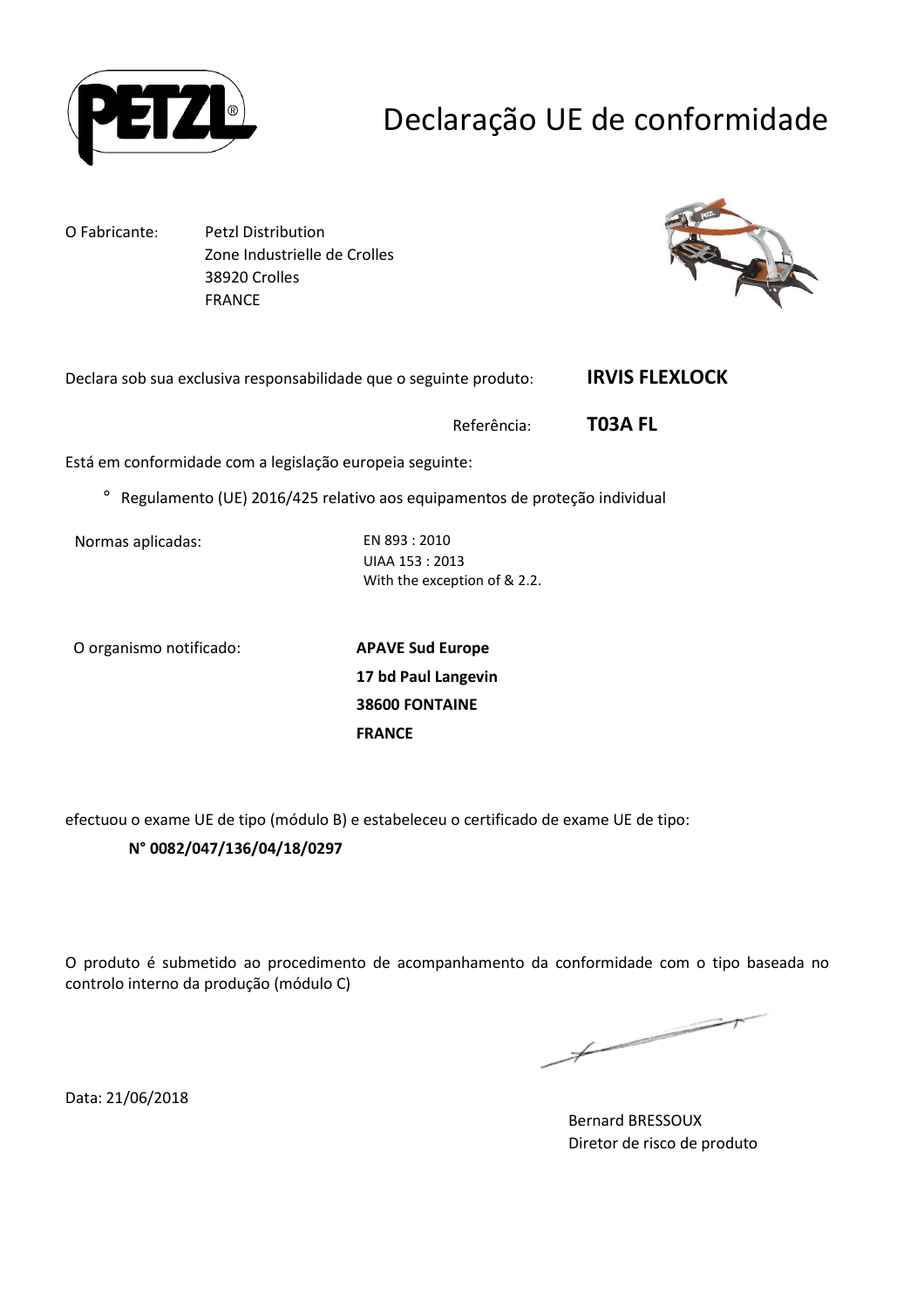

## EU-conformiteitsverklaring

Fabrikant: Petzl Distribution Zone Industrielle de Crolles 38920 Crolles FRANCE



| Verklaart op eigen verantwoording dat het volgende product: | <b>IRVIS FLEXLOCK</b> |
|-------------------------------------------------------------|-----------------------|
|-------------------------------------------------------------|-----------------------|

Referentie: **T03A FL**

Voldoet aan de volgende Europese bepalingen:

° Verordening (EU) 2016/425 betreffende persoonlijke beschergsmiddelen

Toegepaste normen: EN 893 : 2010

UIAA 153 : 2013 With the exception of & 2.2.

De aangemelde: **APAVE Sud Europe 17 bd Paul Langevin 38600 FONTAINE FRANCE**

instantie heeft het EU-typeonderzoek (module B) verricht en het certificaat van het EU-typeonderzoek afgegeven:

### **N° 0082/047/136/04/18/0297**

Het product is onderworpen aan de conformiteitsopvolgingsprocedure aangaande de conformiteit met het type op basis van de interne productiecontrole (module C)

 $\not\!\!\!\!/-$ 

Bernard BRESSOUX Directeur van risico produkt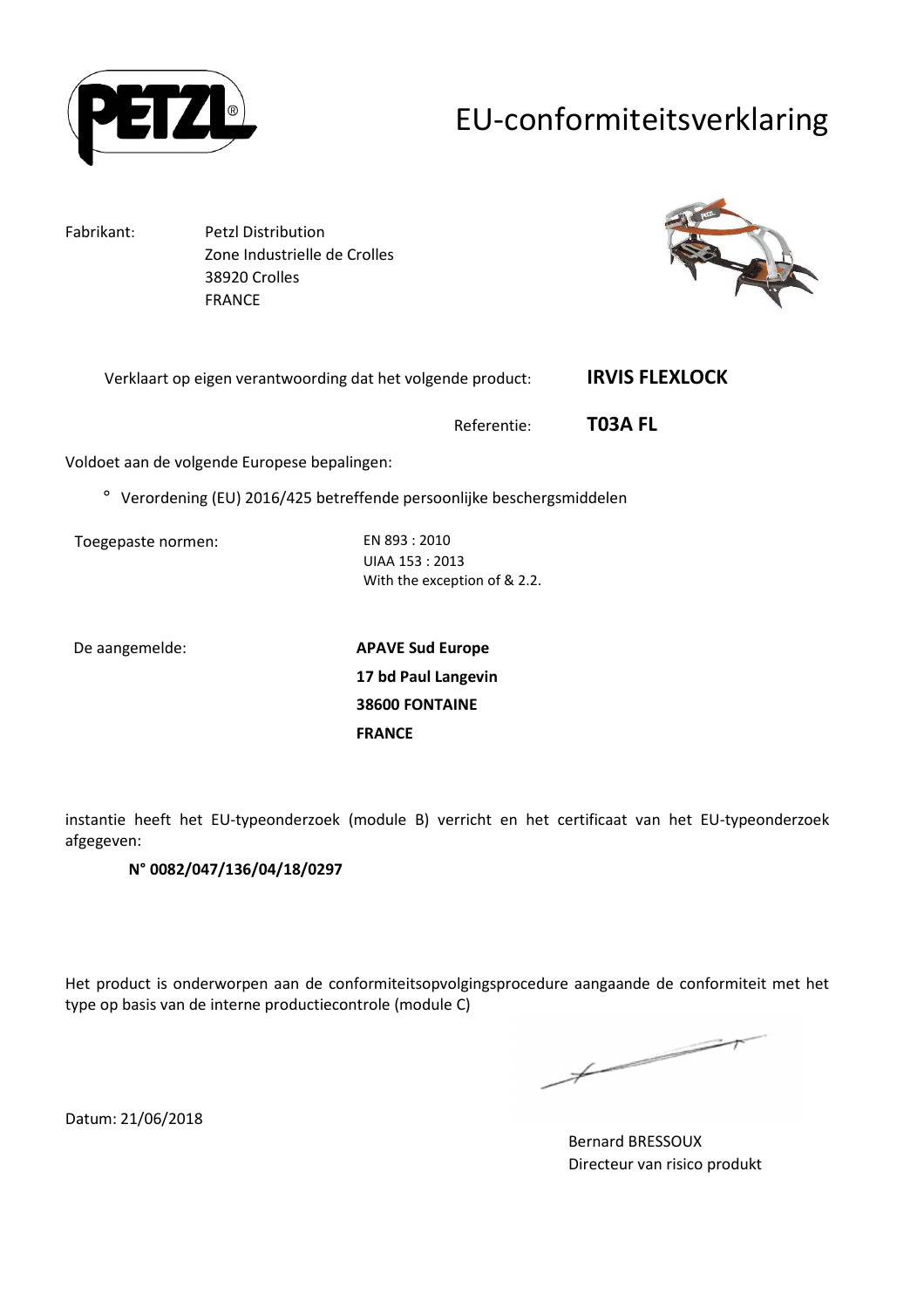

## EU-försäkran om överensstämmelse

Tillverkare: Petzl Distribution Zone Industrielle de Crolles 38920 Crolles FRANCE



|                                            | Under eget ansvar, tillkännager att följande produkt:            | <b>IRVIS FLEXLOCK</b> |
|--------------------------------------------|------------------------------------------------------------------|-----------------------|
|                                            | Produkt referens:                                                | T03A FL               |
| Motsvarar följande Europeisk lagstiftning: |                                                                  |                       |
| $\circ$                                    | Förordning (EU) 2016/425 om personlig skyddsutrustning           |                       |
| Standarder som används:                    | EN 893 : 2010<br>UIAA 153 : 2013<br>With the exception of & 2.2. |                       |
| Den anmälda organ:                         | <b>APAVE Sud Europe</b>                                          |                       |

**17 bd Paul Langevin 38600 FONTAINE FRANCE**

har utfört EU typprövning (modul B) och utfärdat EU typintyget:

### **N° 0082/047/136/04/18/0297**

Produkten omfattas av förfarandet för kontroll av överensstämmelse med typ som grundar sig på intern tillverkningskontroll (modul C)

 $\overbrace{\phantom{aaaaa}}$ 

Bernard BRESSOUX Direktör för produktrisk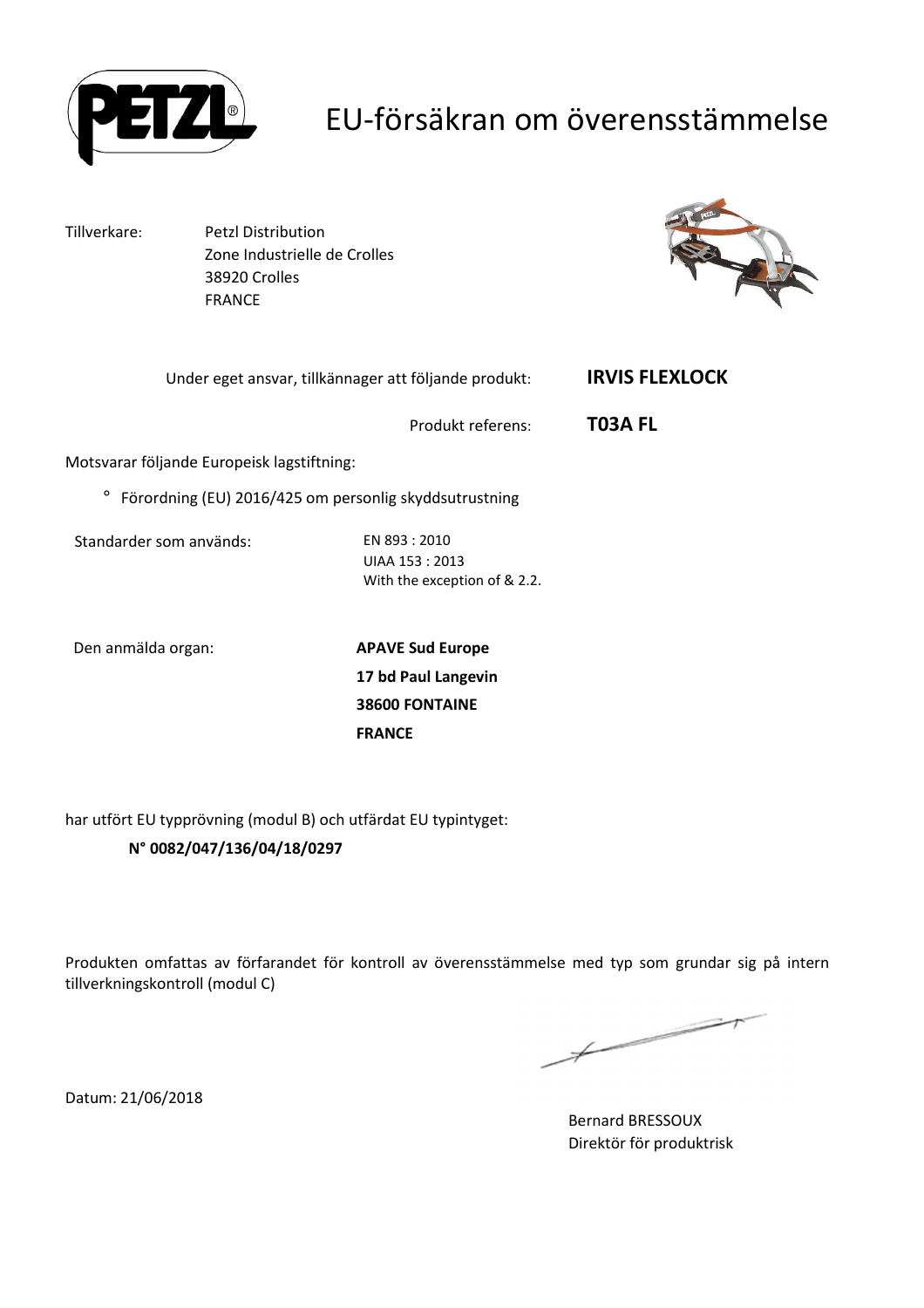

## EU-vaatimustenmukaisuusvakuutus

Valmistaja: Petzl Distribution Zone Industrielle de Crolles 38920 Crolles FRANCE



| vakuuttaa yksinomaan omalla vastuullaan, että seuraava tuote: |                                                               | <b>IRVIS FLEXLOCK</b> |
|---------------------------------------------------------------|---------------------------------------------------------------|-----------------------|
|                                                               | Tuotekoodi:                                                   | T03A FL               |
| Täyttää seuraavien direktiivien vaatimukset:                  |                                                               |                       |
| Asetus (EU) 2016/425 henkilönsuojaimista                      |                                                               |                       |
| On seuraavien standardien mukainen:                           | EN 893:2010<br>UIAA 153: 2013<br>With the exception of & 2.2. |                       |
| Ilmoitetun laitoksen on:                                      | <b>APAVE Sud Europe</b>                                       |                       |
|                                                               | 17 bd Paul Langevin                                           |                       |
|                                                               | <b>38600 FONTAINE</b>                                         |                       |

**FRANCE**

suorittava taho on tehnyt EU:n tyyppitarkastuksen (moduuli B) ja on myöntänyt EU:n tyyppitarkastussertifikaatin:

### **N° 0082/047/136/04/18/0297**

Tuotteeseen sovelletaan valvontamenettelyä, joka kohdistuu tyyppiä koskevan vaatimuksenmukaisuuden varmistamiseen ja joka perustuu sisäiseen tuotannonvalvontaan (moduuli C)

 $\not\!\!\!\!/-$ 

Päivämäärä: 21/06/2018

Bernard BRESSOUX Tuoteriskijohtaja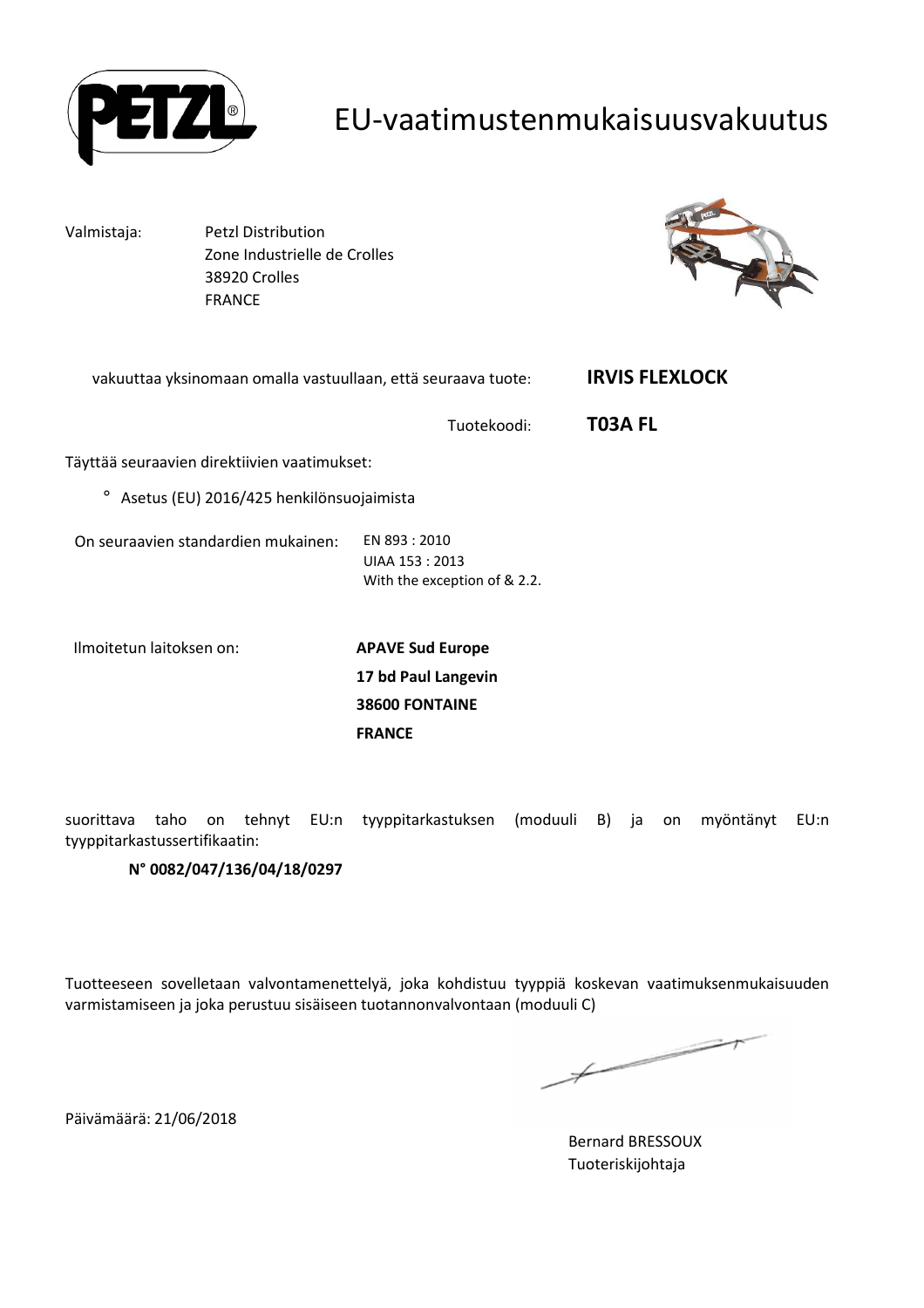

### EU samsvarserklæring

Produsent: Petzl Distribution Zone Industrielle de Crolles 38920 Crolles FRANCE



|                                                            | Erklærer med fullt ansvar at det følgende produktet:           | <b>IRVIS FLEXLOCK</b> |
|------------------------------------------------------------|----------------------------------------------------------------|-----------------------|
|                                                            | Referanse:                                                     | T03A FL               |
| Møter følgende europeiske reguleringer:                    |                                                                |                       |
| $\circ$<br>EU regulativ 2016/425 for personlig verneutstyr |                                                                |                       |
| Gjeldende standarder:                                      | EN 893:2010<br>UIAA 153 : 2013<br>With the exception of & 2.2. |                       |
| Det tekniske kontrollorganet:                              | <b>APAVE Sud Europe</b>                                        |                       |

**17 bd Paul Langevin 38600 FONTAINE FRANCE**

har utført EU typekontroll (modul B) og har etablert EU typekontroll sertifikat:

### **N° 0082/047/136/04/18/0297**

Produktet er underlagt monitoreringsprosedyrer for konformitet for type basert på intern produksjonskontroll (modul C)

 $\overbrace{\phantom{aaaaa}}^{x}$ 

Dato: 21/06/2018

Bernard BRESSOUX Produktrisiko Direktør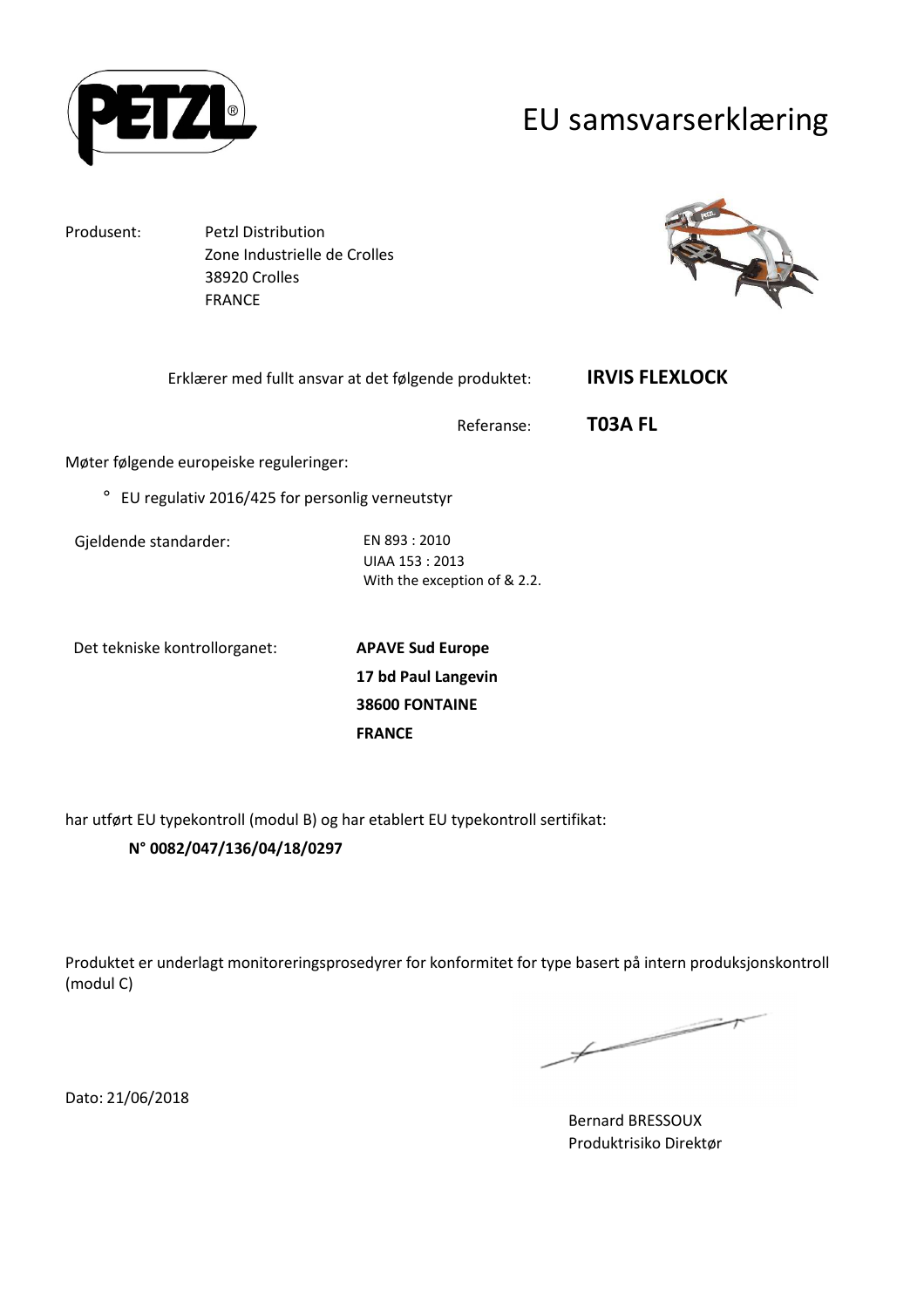

# EU prohlášení o shodě

Výrobce: Petzl Distribution Zone Industrielle de Crolles 38920 Crolles FRANCE



| Prohlašuje, na svoji plnou odpovědnost, že následující produkt: | <b>IRVIS FLEXLOCK</b> |
|-----------------------------------------------------------------|-----------------------|
|-----------------------------------------------------------------|-----------------------|

Kódové označení: **T03A FL**

Splňuje následující Evropské směrnice:

° Tento produkt splňuje Nařízení (EU) 2016/425 o osobních ochranných prostředcích

Aplikované normy: EN 893 : 2010

UIAA 153 : 2013 With the exception of & 2.2.

Oznámená instituce: **APAVE Sud Europe**

**17 bd Paul Langevin 38600 FONTAINE FRANCE**

provedla přezkoušení typu EU (modul B) a vydala certifikát EU o přezkoušení typu:

### **N° 0082/047/136/04/18/0297**

Výrobek podléhá postupu pro kontrolu shody s typem na základě vnitřní kontroly výroby (modul C)

 $\not\ightharpoondown$ 

Datum: 21/06/2018

Bernard BRESSOUX Ředitel rizik produktů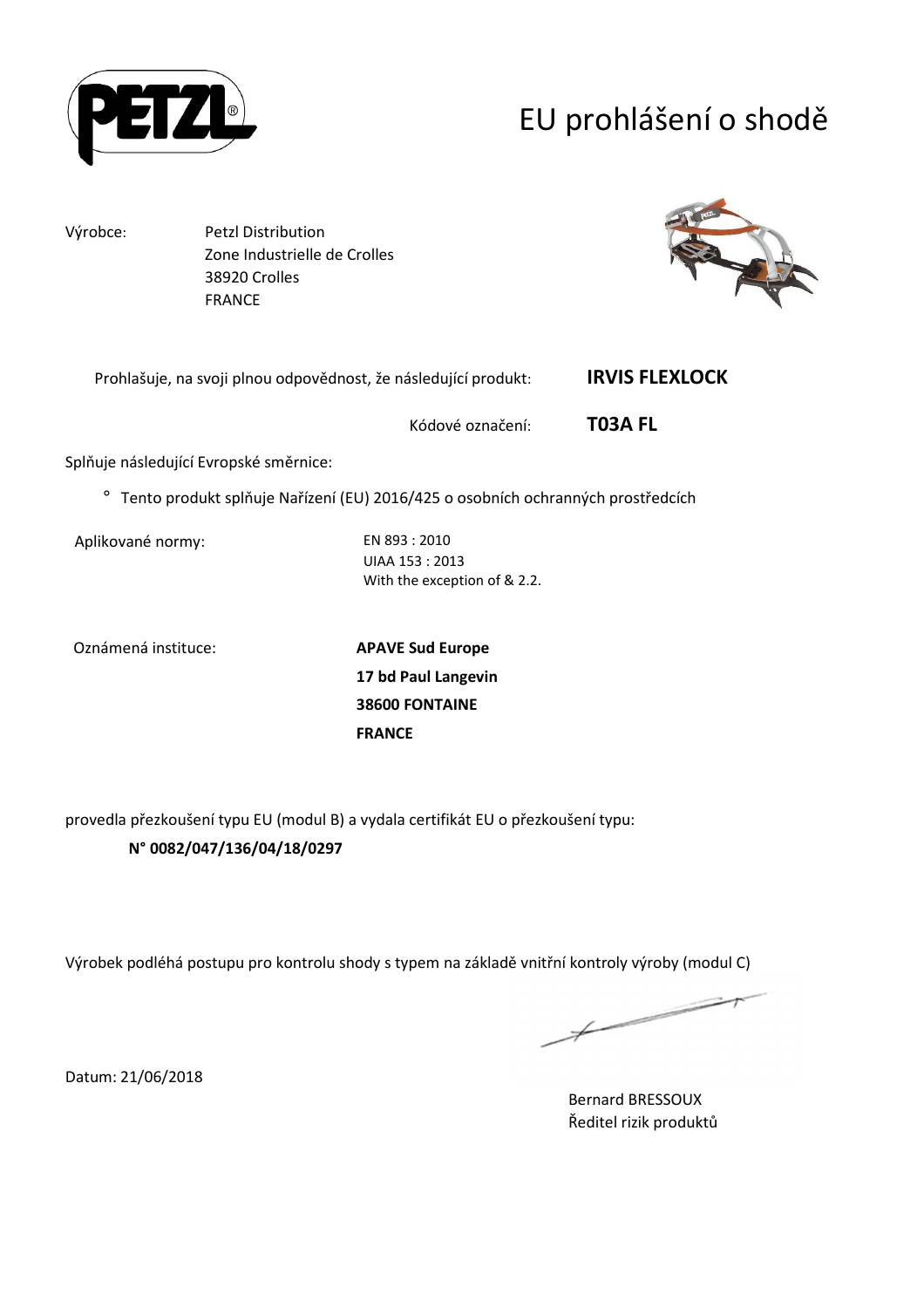

## Deklaracja zgodności UE

Producent: Petzl Distribution Zone Industrielle de Crolles 38920 Crolles FRANCE



Deklaruje na swoją wyłączną odpowiedzialność, że następujący produkt: **IRVIS FLEXLOCK** 

Kod: **T03A FL**

Jest zgodny z następującym prawodawstwem europejskim:

° Rozporządzenie (UE) 2016/425 w sprawie środków ochrony indywidualnej

Zastosowane normy: EN 893 : 2010

UIAA 153 : 2013 With the exception of & 2.2.

Jednostka notyfikowana: **APAVE Sud Europe**

**17 bd Paul Langevin 38600 FONTAINE FRANCE**

przeprowadziła badanie typu UE (moduł B) i wydała certyfikat badania typu UE:

### **N° 0082/047/136/04/18/0297**

Produkt podlega procedurze zgodności z typem w oparciu o wewnętrzną kontrolę produkcji (moduł C)

 $\neq$ 

Data: 21/06/2018

Bernard BRESSOUX Dyrektor ryzyka produktu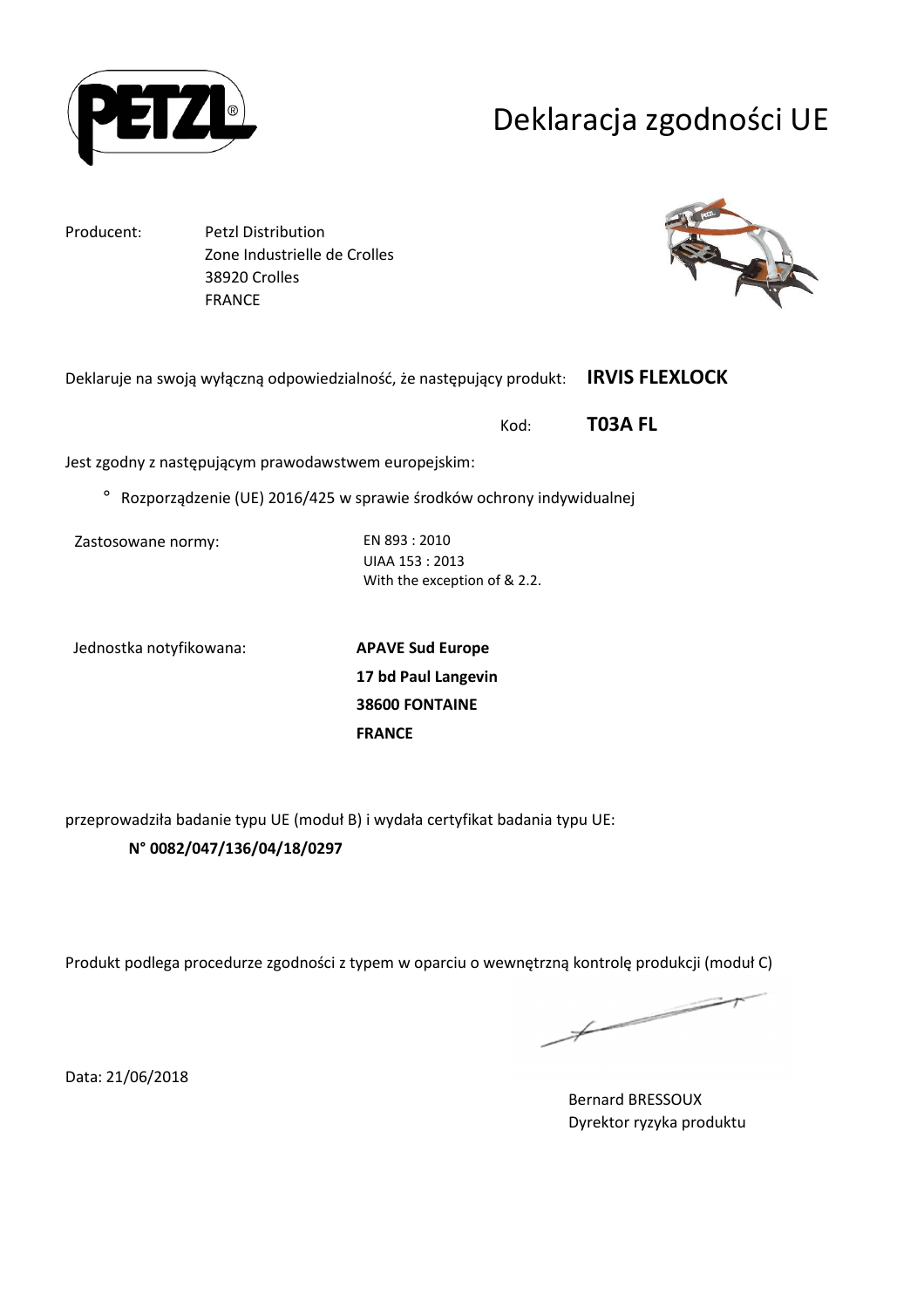

## EU izjava o skladnosti

Proizvajalec: Petzl Distribution

 Zone Industrielle de Crolles 38920 Crolles FRANCE



|                                                           | S polno odgovornostjo izjavlja, da izdelek: | <b>IRVIS FLEXLOCK</b> |
|-----------------------------------------------------------|---------------------------------------------|-----------------------|
|                                                           | Oznaka izdelka:                             | T03A FL               |
| Ustreza naslednjim evropskim predpisom:                   |                                             |                       |
| $\circ$<br>Uredba (EU) 2016/425 o osebni varovalni opremi |                                             |                       |
| Veljavni standardi:                                       | EN 893 : 2010<br>UIAA 153 : 2013            |                       |
|                                                           | With the exception of & 2.2.                |                       |

Priglašeni organ: **APAVE Sud Europe 17 bd Paul Langevin 38600 FONTAINE FRANCE**

je opravil EU-pregled tipa (modul B) in izdal certifikat o EU-pregledu tipa:

### **N° 0082/047/136/04/18/0297**

Izdelek je predmet postopka spremljanja stanja za skladnost s tipom na podlagi notranjega nadzora proizvodnje (modul C)

 $\overbrace{\phantom{aaaaa}}$ 

Bernard BRESSOUX Direktor tveganj proizvode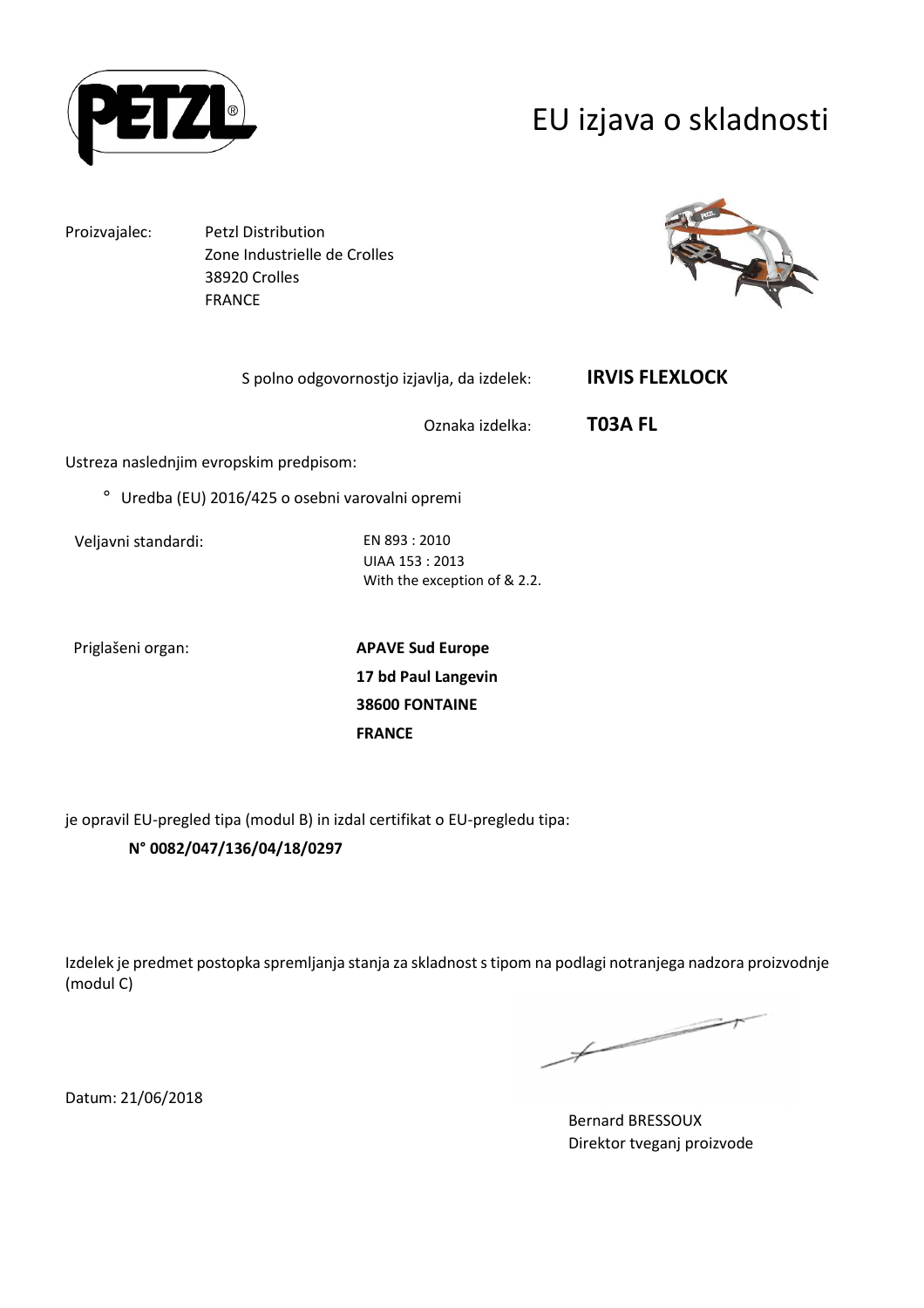

## EU megfelelőségi nyilatkozat

A gyártó: Petzl Distribution Zone Industrielle de Crolles 38920 Crolles FRANCE



|                                             | Ezúton nyilatkozik, hogy a következő termék:                   | <b>IRVIS FLEXLOCK</b> |
|---------------------------------------------|----------------------------------------------------------------|-----------------------|
|                                             | Cikkszám:                                                      | T03A FL               |
| Megfelel a következő európai szabványoknak: |                                                                |                       |
| $\circ$                                     | 2016/425 számú (EU) rendelet az egyéni védőeszközökről         |                       |
| Alaklamazandó előírások:                    | EN 893:2010<br>UIAA 153 : 2013<br>With the exception of & 2.2. |                       |

A notifikált szervezet: **APAVE Sud Europe**

**17 bd Paul Langevin 38600 FONTAINE FRANCE**

elvégzi az EU-típusvizsgálatot (B. modul) és kiállítja az EU minőségtanúsítványt:

### **N° 0082/047/136/04/18/0297**

Ezt követően a terméket belső gyártásellenőrzésen alapuló típusmegfelelőségi vizsgálatnak vetik alá (C. Modul)

 $\neq$ 

Dátum: 21/06/2018

Bernard BRESSOUX Termék kockázati igazgató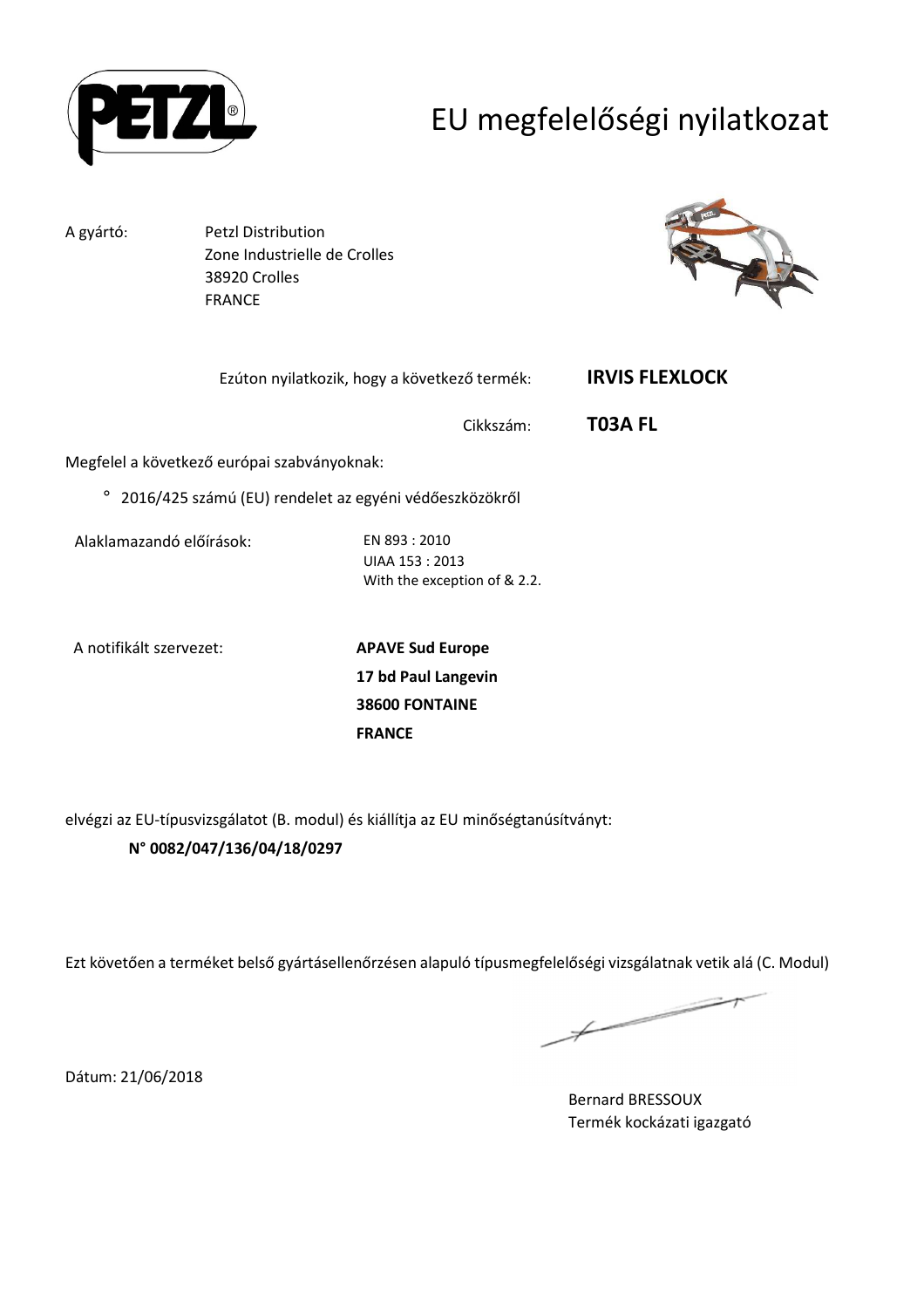

### Декларация ЕС за съответствие

Производителят: Petzl Distribution Zone Industrielle de Crolles 38920 Crolles FRANCE



| Декларира под своя лична отговорност, че продуктът: | <b>IRVIS FLEXLOCK</b> |
|-----------------------------------------------------|-----------------------|
| Референтен номер:                                   | T03A FL               |

Е в съответствие със следните европейски нормативни документи:

° Регламент (ЕС) 2016/425 относно личните предпазни средства

Приложими стандарти: EN 893 : 2010

UIAA 153 : 2013 With the exception of & 2.2.

Нотифицираният орган: **APAVE Sud Europe**

**17 bd Paul Langevin 38600 FONTAINE FRANCE**

е осъществил изследване ЕС на типа (модул В) и е издал сертификат за изпитание ЕС на типа:

### **N° 0082/047/136/04/18/0297**

Продуктът е преминал процедура за изследване на типа въз основа на вътрешен производствен контрол (модул С)

 $\overbrace{\phantom{aaaaa}}^{x}$ 

Дата: 21/06/2018

Bernard BRESSOUX директор на риска за продукти